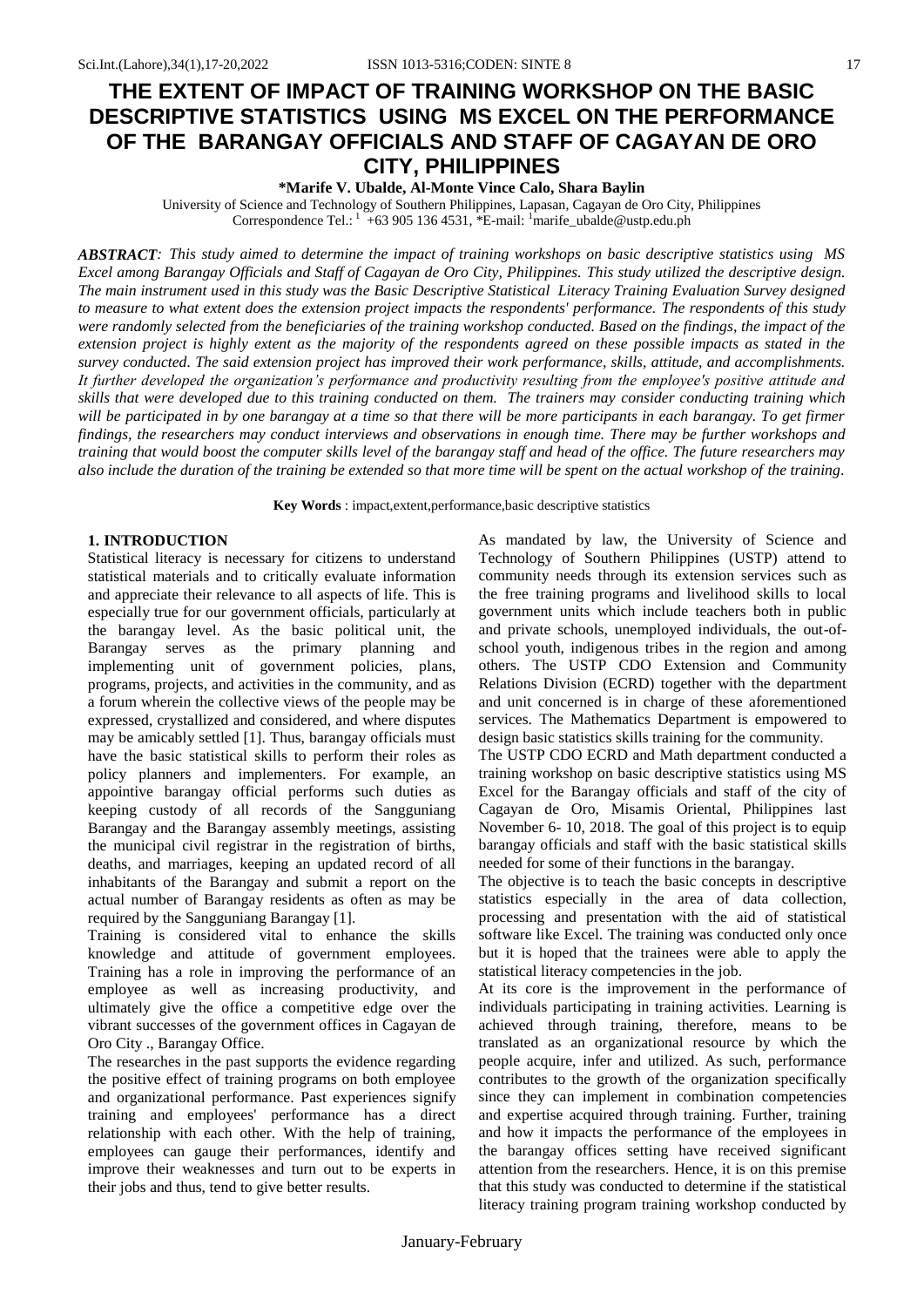USTP CDO ECRD  $&$  Math department significantly has an impact on the LGU of Cagayan de Oro Barangay Officials and staff's workplace performance.

## **2. FRAMEWORK OF THE STUDY**

The conduct of the training workshop on Basic Descriptive Statistics Using MS Excel among the Barangay officials and staff of the City of Cagayan de Oro is presented in the following figure. The officials of LGU of Cagayan de Oro City are responsible for the identification of the target beneficiaries. The Basic Descriptive Statistics using MS Excel program consists of the following modules: 1)Data processing and organization: encoding and editing data (barangay forms) in Excel 2)Data presentation: making and editing graphs and tables in Excel 3) Data collection: sampling techniques, survey and census, making questionnaires and conducting field interviews. The ultimate goal of this program is to help the barangay employees of LGU Cagayan de Oro City acquire the basic statistical skills needed for some of their functions in the barangay. After the training, the beneficiaries were asked to fill out the evaluation form.



## **Figure 1. Process of Basic Descriptive Statistics using MS Excel Program**

The present study holds the idea that the training program produces changes in the way the beneficiaries work in the traditional way and apply what they have learned during the training to make ease in their work.

## 3. **LITERATURE REVIEW**

The study conducted by [2] on the implementation of its Statistical Literacy Program for both barangay officials and senior high school students, in Dipolog City, province of Zamboanga del Norte, determined how the respondents applied their learning in their respective barangays. A descriptive type of research was utilized in the study. The result of the program gained positive results as manifested in the following: 1) how the barangay officials collected, presented and analyzed data on their respective barangays and 2) how the senior students won statistics quiz contest conducted by the NSO of the Philippines and PSA as well as the number of students who pursued BS Statistics

degree program. It is found that given enough funding for the program and appropriate support from concerned agencies and individuals, the two programs are found beneficial as revealed in this study. This study is particularly related to this present study because the main objective was to teach the basic concepts in descriptive statistics especially in the area of data collection, processing and presentation with the aid of statistical software like EXCEL among government employees, however, it is determined after the statistical literacy training was conducted.

[3] conducted an assessment on statistical literacy and training of government personnel using data from the National Statistics Office (now PSA). The assessment scheme includes a researcher-made Statistical Literacy Assessment Scale and performance-based assessment activities on data organization and interpretation which culminated with the writing and presentation of an evidence-based technical report. Using [4] also conducted a report in a study that determined the access, skills, and constraints towards the usage of ICT among barangay officials. A complete enumeration technique was used due to the small size of the population. A total of 121 barangay secretaries and barangay treasurers comprised the study respondents. The findings revealed that most of the barangay officials have access to a personal computer at home and in the office using their own mobile data and office internet connectivity. With the support from the Local Government Unit (LGU), it was found that most of the respondents are advanced and proficient in computer usage. As constraints to ICT usage, the study respondents still experienced slow internet bandwidth that makes connection and communication weak along with the lowincome status. Consequently, it was found that there were no significant differences in terms of skills and constraints among barangay secretaries and barangay treasurers towards using ICT. It can be concluded that study respondents prefer to use office computers to access the information they need due to the convenience and availability of resources. The study respondents were competent enough to handle their job well but listed slow internet and low financial resources may hamper their ICT usage.

[5] investigated the relationship between digital literacy and employee performance in the oil and gas industry in Malaysia. They found out that there is a positive relationship between digital literacy in a technological context, organizational context, environmental context and employee performance. It is the aim of the present study to have a direct association between their computer literacy skills and work performance.

[6] in the findings of her study revealed that training and development have an impact on the performance of employees with regards to their jobs. This is her study in the telecommunication industry in Uganda.

# **4. METHODOLOGY**

#### **2..1 Research Design**

This study utilized the descriptive design. In the present study, the survey questionnaire administered to the trainees of the basic descriptive statistics program was the basis for the quantitative data concerning their work performance after they are trained with the basic descriptive statistics using MS Excel.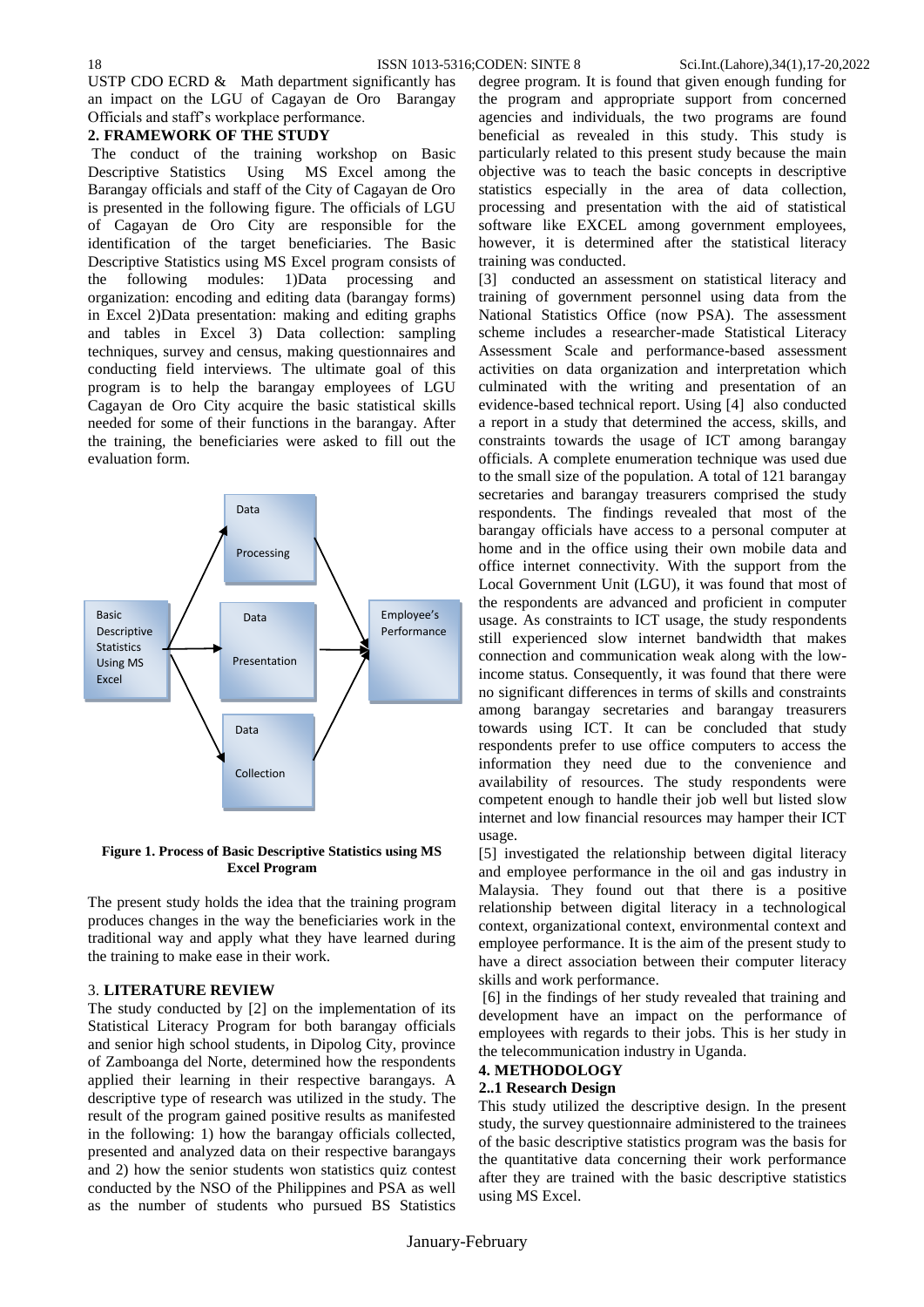#### validation from experts in the field. **2.3 The Participants**

The respondents of this study were randomly selected from the beneficiaries of the training workshop conducted. A survey questionnaire was used to obtain data from the respondents. The questionnaire was well structured with the following sections: Section 1: Basic Information, Section 2: Before and After Skills, Section 3: Application of Skills, Section 4: Further Training Needs. The questions

## **2.4 Data-Gathering Procedure**

After the proposal of this research was approved by the University, the researchers have written a letter to the LGU Cagayan de Oro to conduct the survey to the beneficiaries of the training workshop conducted. Immediately after the approval of the LGU Cagayan de Oro, the researchers have scheduled an onsite visit or online communication for the recipients to collect the necessary data needed in this study. Analyzing and interpreting data was followed after data gathering.

### **3. RESULTS AND DISCUSSIONS**

|                                                                                                                                     | 1                                  | $\boldsymbol{2}$ | 3              | 4     | 5               |
|-------------------------------------------------------------------------------------------------------------------------------------|------------------------------------|------------------|----------------|-------|-----------------|
| <b>Impact to Work Performance</b>                                                                                                   | <b>Strongly</b><br><b>Disagree</b> | <b>Disagree</b>  | <b>Neutral</b> | Agree | <b>Strongly</b> |
|                                                                                                                                     |                                    |                  |                |       | Agree           |
| The training brings positive attitude in<br>employees                                                                               |                                    |                  | 9.1            | 36.4  | 54.5%           |
| The training increased your knowledge in<br>relation to your job.                                                                   |                                    |                  | 18.2           | 27.3  | 54.5            |
| The trainers taught techniques to improve<br>your skills in relation to performing your job.                                        | 9.1                                |                  | 9.1            | 27.3  | 54.5            |
| The training enhanced your skills in<br>performing your job/task.                                                                   |                                    |                  |                | 45.5  | 54.5            |
| The training increased the level of<br>competency of the employee.                                                                  |                                    |                  |                | 45.5  | 54.5            |
| The training boost up the morale of the<br>employees.                                                                               |                                    |                  | 9.1            | 54.5  | 36.4            |
| The training reduced the stress of the<br>employees                                                                                 |                                    |                  |                | 54.5  | 45.5            |
| The training contributed an increase in the<br>performance and productivity due to the<br>ability of the employees.                 | 9.1                                |                  |                | 45.5  | 45.5            |
| The training contributed to an increase in<br>performance and productivity due to the<br>enhanced competency of the employees.      |                                    |                  |                | 54.5  | 45.5            |
| The high morale of the employees resulted in<br>a better performance.                                                               |                                    |                  |                | 54.5  | 45.5            |
| The performance and productivity increased<br>due to the job knowledge.                                                             |                                    | 9.1              |                | 45.5  | 45.5            |
| The training helped develop a positive<br>attitude toward the job/task resulting in an<br>increase in performance and productivity. |                                    | 10               |                | 30    | 60              |
| The training enhanced the performance and<br>productivity of the employees as well as the<br>organization.                          | 9.1                                |                  |                | 36.4  | 54.5            |
| The training reduced consumption of time<br>and cost resulting to an increase in<br>productivity and performance.                   |                                    |                  |                | 54.5  | 45.5            |

**Table 1. The Extent of Impact of Extension Project to Work Performance**